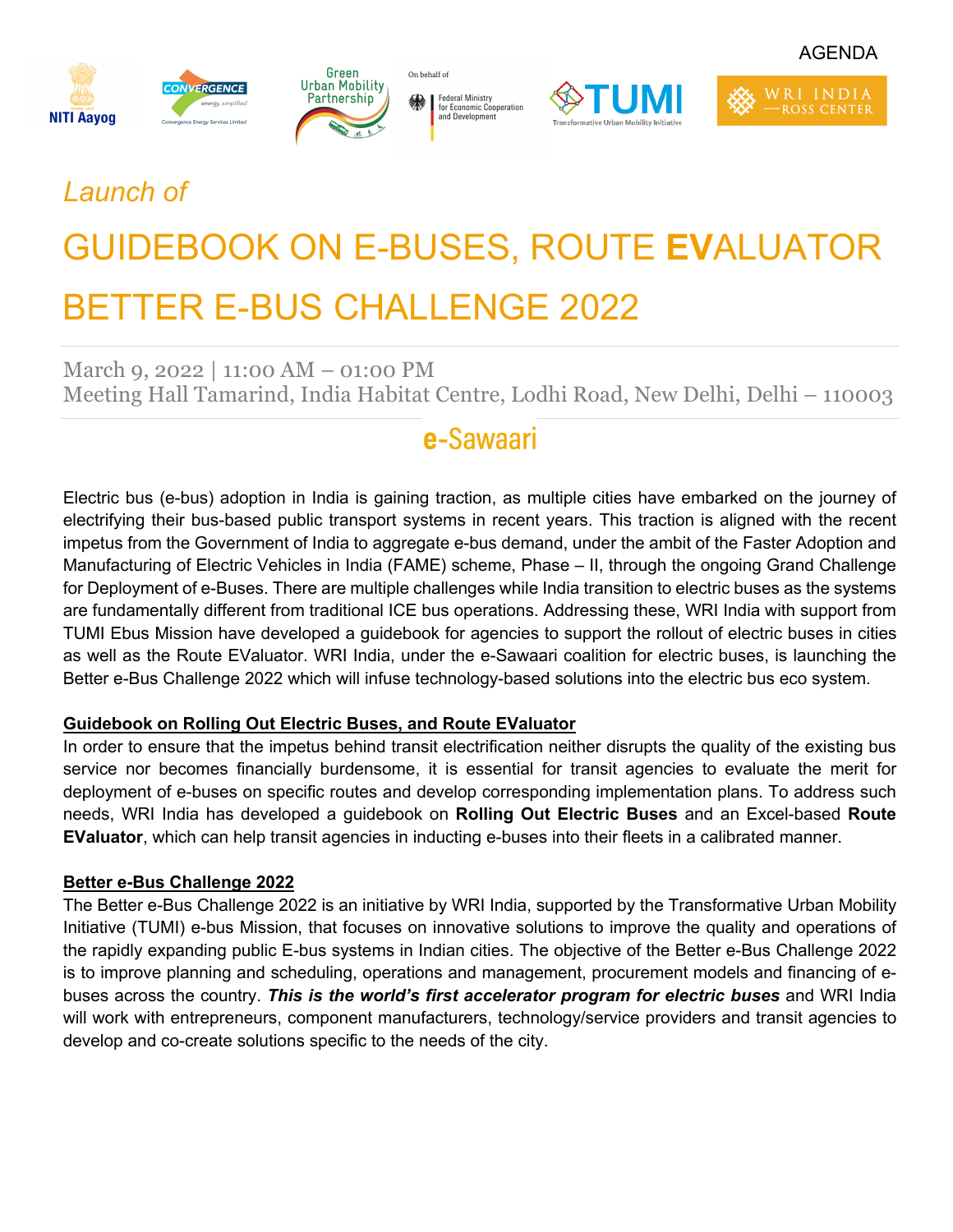



Federal Ministry<br>for Economic Cooperation<br>and Development

On behalf of  $% \left\vert \cdot \right\rangle$ 





AGENDA

### AGENDA

| 11:03 AM<br><b>Opening Remarks</b><br>Shri Madhav Pai, Executive Director, WRI India Ross Center<br>Case-based demonstration of Route EValuator<br>11:07 AM<br>Shri Shyamasis Das, Consultant; Shri. Anirudh Ray, Project Associate - Electric Mobility, WRI India<br>11:15 AM<br>Background on Better E-Bus Challenge 2022<br>Shri Manish Dutta Pandey, Program Manager - Electric Mobility, WRI India<br>11:20 AM<br>Keynote address<br><b>Shri. Sudhendu J. Sinha,</b> Adviser (Infrastructure Connectivity & Electric Mobility), NITI Aayog<br>11:25 AM<br>Special address<br>Shri. Dirk Steffes-enn, Deputy Head, Economic Cooperation and Development Division, German<br>Embassy, New Delhi<br>11:30 AM<br>Special address<br>Smt. Mahua Acharya, CEO and MD, Convergence Energy Services Limited<br>11:35 AM<br>Special address<br>Shri. Deepak Kumar SB (IAS), Special Commissioner, Transport, Govt. of NCT of Delhi<br>11:40 AM<br>Launch of: Guidebook on Rolling Out Electric Buses, Route EValuator and<br><b>Better e-Bus Challenge 2022</b><br>In presence of all dignitaries on the dias<br>11:45 PM<br>Media Interaction: Better e-Bus Challenge 2022<br>12:00 PM<br>Panel Discussion: Realizing One Lakh plus E-buses by 2030<br>Shri. Neeraj Semwal (IAS), MD, Delhi Transport Corporation<br>Shri. Randheer Singh, Director - Electric Mobility, NITI Aayog<br>Smt. Mahua Acharya, CEO and MD, Convergence Energy Services Limited<br>Shri. Laghu Parashar, Deputy Project Head, Sustainable Urban Transport & E-Mobility, GIZ India<br>Shri. Sanjay Rusia, Head, EV Bus, JBM Solaris<br>Smt. Manvi Jain, Director, Foton-PMI<br>Shri. Prasanna Patwardhan, Chairperson and MD, The Prasanna Group<br>Shri. Madhav Pai, Executive Director, WRI India Ross Center<br>Moderator: Pawan Mulukutla, Director - Clean Mobility and Energy Tech., WRI India | 11:00 AM | Welcome<br>Smt. Aparna Vijaykumar, Program Manager - Electric Mobility, WRI India |
|-----------------------------------------------------------------------------------------------------------------------------------------------------------------------------------------------------------------------------------------------------------------------------------------------------------------------------------------------------------------------------------------------------------------------------------------------------------------------------------------------------------------------------------------------------------------------------------------------------------------------------------------------------------------------------------------------------------------------------------------------------------------------------------------------------------------------------------------------------------------------------------------------------------------------------------------------------------------------------------------------------------------------------------------------------------------------------------------------------------------------------------------------------------------------------------------------------------------------------------------------------------------------------------------------------------------------------------------------------------------------------------------------------------------------------------------------------------------------------------------------------------------------------------------------------------------------------------------------------------------------------------------------------------------------------------------------------------------------------------------------------------------------------------------------------------------------------------------------------------------------------|----------|-----------------------------------------------------------------------------------|
|                                                                                                                                                                                                                                                                                                                                                                                                                                                                                                                                                                                                                                                                                                                                                                                                                                                                                                                                                                                                                                                                                                                                                                                                                                                                                                                                                                                                                                                                                                                                                                                                                                                                                                                                                                                                                                                                             |          |                                                                                   |
|                                                                                                                                                                                                                                                                                                                                                                                                                                                                                                                                                                                                                                                                                                                                                                                                                                                                                                                                                                                                                                                                                                                                                                                                                                                                                                                                                                                                                                                                                                                                                                                                                                                                                                                                                                                                                                                                             |          |                                                                                   |
|                                                                                                                                                                                                                                                                                                                                                                                                                                                                                                                                                                                                                                                                                                                                                                                                                                                                                                                                                                                                                                                                                                                                                                                                                                                                                                                                                                                                                                                                                                                                                                                                                                                                                                                                                                                                                                                                             |          |                                                                                   |
|                                                                                                                                                                                                                                                                                                                                                                                                                                                                                                                                                                                                                                                                                                                                                                                                                                                                                                                                                                                                                                                                                                                                                                                                                                                                                                                                                                                                                                                                                                                                                                                                                                                                                                                                                                                                                                                                             |          |                                                                                   |
|                                                                                                                                                                                                                                                                                                                                                                                                                                                                                                                                                                                                                                                                                                                                                                                                                                                                                                                                                                                                                                                                                                                                                                                                                                                                                                                                                                                                                                                                                                                                                                                                                                                                                                                                                                                                                                                                             |          |                                                                                   |
|                                                                                                                                                                                                                                                                                                                                                                                                                                                                                                                                                                                                                                                                                                                                                                                                                                                                                                                                                                                                                                                                                                                                                                                                                                                                                                                                                                                                                                                                                                                                                                                                                                                                                                                                                                                                                                                                             |          |                                                                                   |
|                                                                                                                                                                                                                                                                                                                                                                                                                                                                                                                                                                                                                                                                                                                                                                                                                                                                                                                                                                                                                                                                                                                                                                                                                                                                                                                                                                                                                                                                                                                                                                                                                                                                                                                                                                                                                                                                             |          |                                                                                   |
|                                                                                                                                                                                                                                                                                                                                                                                                                                                                                                                                                                                                                                                                                                                                                                                                                                                                                                                                                                                                                                                                                                                                                                                                                                                                                                                                                                                                                                                                                                                                                                                                                                                                                                                                                                                                                                                                             |          |                                                                                   |
|                                                                                                                                                                                                                                                                                                                                                                                                                                                                                                                                                                                                                                                                                                                                                                                                                                                                                                                                                                                                                                                                                                                                                                                                                                                                                                                                                                                                                                                                                                                                                                                                                                                                                                                                                                                                                                                                             |          |                                                                                   |
|                                                                                                                                                                                                                                                                                                                                                                                                                                                                                                                                                                                                                                                                                                                                                                                                                                                                                                                                                                                                                                                                                                                                                                                                                                                                                                                                                                                                                                                                                                                                                                                                                                                                                                                                                                                                                                                                             |          |                                                                                   |